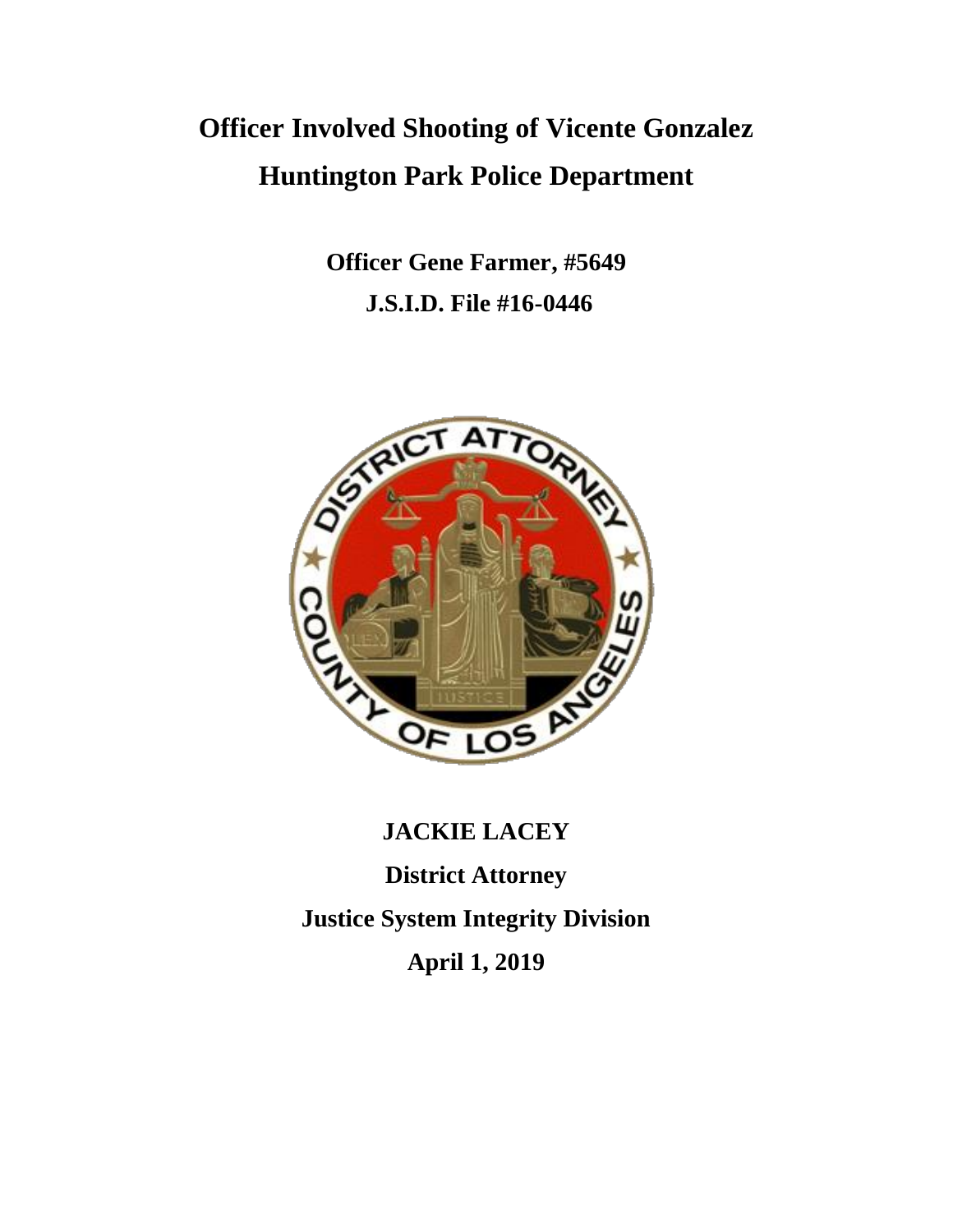#### **MEMORANDUM**

| TO:             | <b>CHIEF COSME LOZANO</b><br><b>Huntington Park Police Department</b><br>6542 Miles Avenue<br>Huntington Park, California 90255                  |
|-----------------|--------------------------------------------------------------------------------------------------------------------------------------------------|
|                 | <b>CAPTAIN KENT WEGENER</b><br>Los Angeles County Sheriff's Department<br>Homicide Bureau<br>1 Cupania Circle<br>Monterey Park, California 91755 |
| FROM:           | JUSTICE SYSTEM INTEGRITY DIVISION<br>Los Angeles County District Attorney's Office                                                               |
| <b>SUBJECT:</b> | <b>Officer Involved Shooting of Vicente Gonzalez</b><br>J.S.I.D. File #16-0446<br>L.A.S.D. File #016-00097-3199-013                              |
| DATE:           | April 1, 2019                                                                                                                                    |

The Justice System Integrity Division of the Los Angeles County District Attorney's Office has completed its review of the September 1, 2016, fatal shooting of Vicente Gonzalez by Huntington Park Police Department (HPPD) Officer Gene Farmer. It is our conclusion that Officer Farmer acted in lawful self-defense and in lawful defense of another.

The District Attorney's Command Center was notified of the shooting on September 1, 2016, at approximately 3:32 p.m. The District Attorney Response Team responded and was given a briefing and a walk-through of the scene.

The following analysis is based on police reports, witness statements, video recordings and photographs submitted by the Los Angeles County Sheriff's Department (LASD) Detective Division, Homicide Bureau, which was tasked with investigating the case.

#### **FACTUAL ANALYSIS**

#### Introduction

On September 1, 2016, at approximately 1:46 p.m., Jose L., an employee from the Huntington Park Public Works Department (HPPWD), contacted a dispatcher at the Huntington Park Police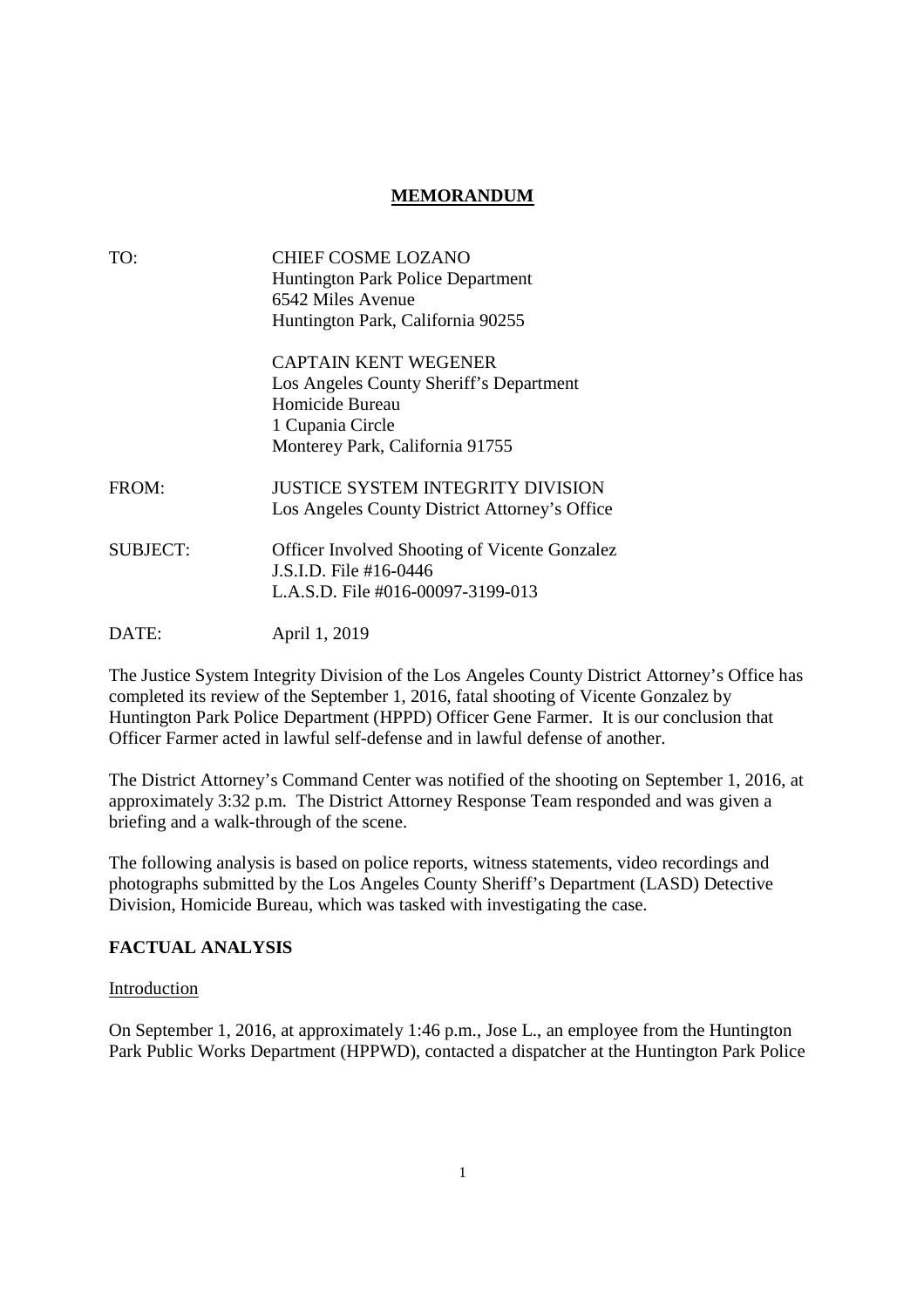Department (HPPD) to request assistance.<sup>1</sup> Jose L. reported that as he and other employees from the HPPWD were attempting to clear a homeless encampment adjacent to the railroad tracks between 56<sup>th</sup> Street and 57<sup>th</sup> Street, they were impeded by a transient later identified as Vicente Gonzalez.<sup>2</sup>

At approximately 1:52 p.m., HPPD Motorcycle Officer Marco Mendoza arrived at the location in response to Jose L.'s request for assistance. Mendoza walked north up the train tracks towards 56th Street to the location of Gonzalez's encampment. Gonzalez, who was initially holding a pair of scissors in one hand and a rock in the other, came out of the encampment and spoke briefly to Mendoza, who informed him that he would have to leave the area. Gonzalez became agitated, swore at Mendoza and refused to leave.

Officer Farmer arrived at the location shortly after Mendoza and observed him speaking to Gonzalez next to the encampment. Mendoza was approximately five feet to ten feet away from Gonzalez; Farmer stood south of their location and could see that Gonzalez was upset.

At different times during his contact with Mendoza, Gonzalez picked up various weapons, including a pipe and rocks. Initially, Gonzalez complied with Mendoza's and Farmer's orders to drop these items.

However, shortly thereafter Gonzalez picked up one or two large rocks. When Gonzalez refused to drop the rock(s), Mendoza tased Gonzalez.<sup>3</sup> Though he had been tased, Gonzalez quickly regained his ability to move and picked up a large rock. Gonzalez threw the rock at Mendoza and it forcefully struck him on the side of the chest. Gonzalez then threw another large rock at Farmer, which struck him on the leg. Almost simultaneously, Farmer shot at Gonzalez two times. Gonzalez was struck by one bullet, which caused him to collapse.

Officers Anthony Rendon and Lieutenant Patrick Kraut arrived at the location, moved Gonzalez away from the encampment, which had not been secured, and began to render medical aid to him. Paramedics arrived shortly thereafter and transported Gonzalez to LAC USC Medical Center. Gonzalez succumbed to his wound and was pronounced dead at the hospital.

LASD and HPPD investigators were unable to locate any video surveillance of the officer involved shooting from any of the nearby businesses.

<sup>&</sup>lt;sup>1</sup> Jose L. also goes by the name of Mario and is identified by either name in investigative reports pertaining to this case.

<sup>&</sup>lt;sup>2</sup> The location of the officer involved shooting was the portion of the railroad tracks bounded to the north by  $56<sup>th</sup>$ Street and to the south by 57<sup>th</sup> Street. The tracks run north and south. Immediately to the east of these tracks lie several commercial buildings, including American Chain and Gear Company at 2451 E. 57<sup>th</sup> Street, which span the entire block from 56<sup>th</sup> Street to 57<sup>th</sup> Street. To the west of the tracks are also several commercial buildings. Gonzalez's encampment, which consisted primarily of piled cardboard, was located on the east side of the railroad tracks close to an abandoned manufacturing facility and appeared to be a large pile of trash.

<sup>&</sup>lt;sup>3</sup> The evidence reviewed is not clear as to whether Gonzalez picked up one rock or two rocks.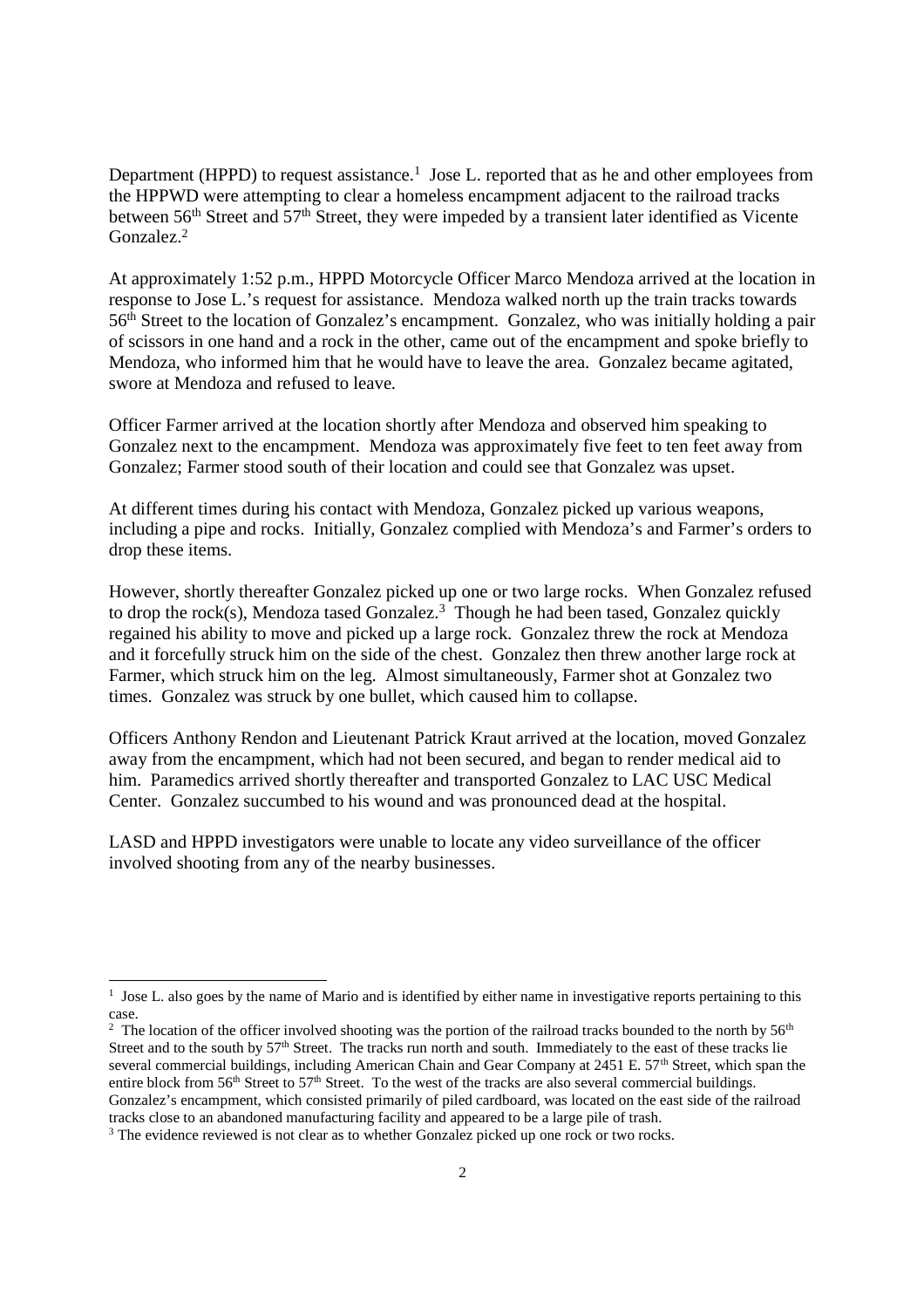

**View of Gonzalez's Encampment from 57th Street**



**Close-up View of Gonzalez's Encampment**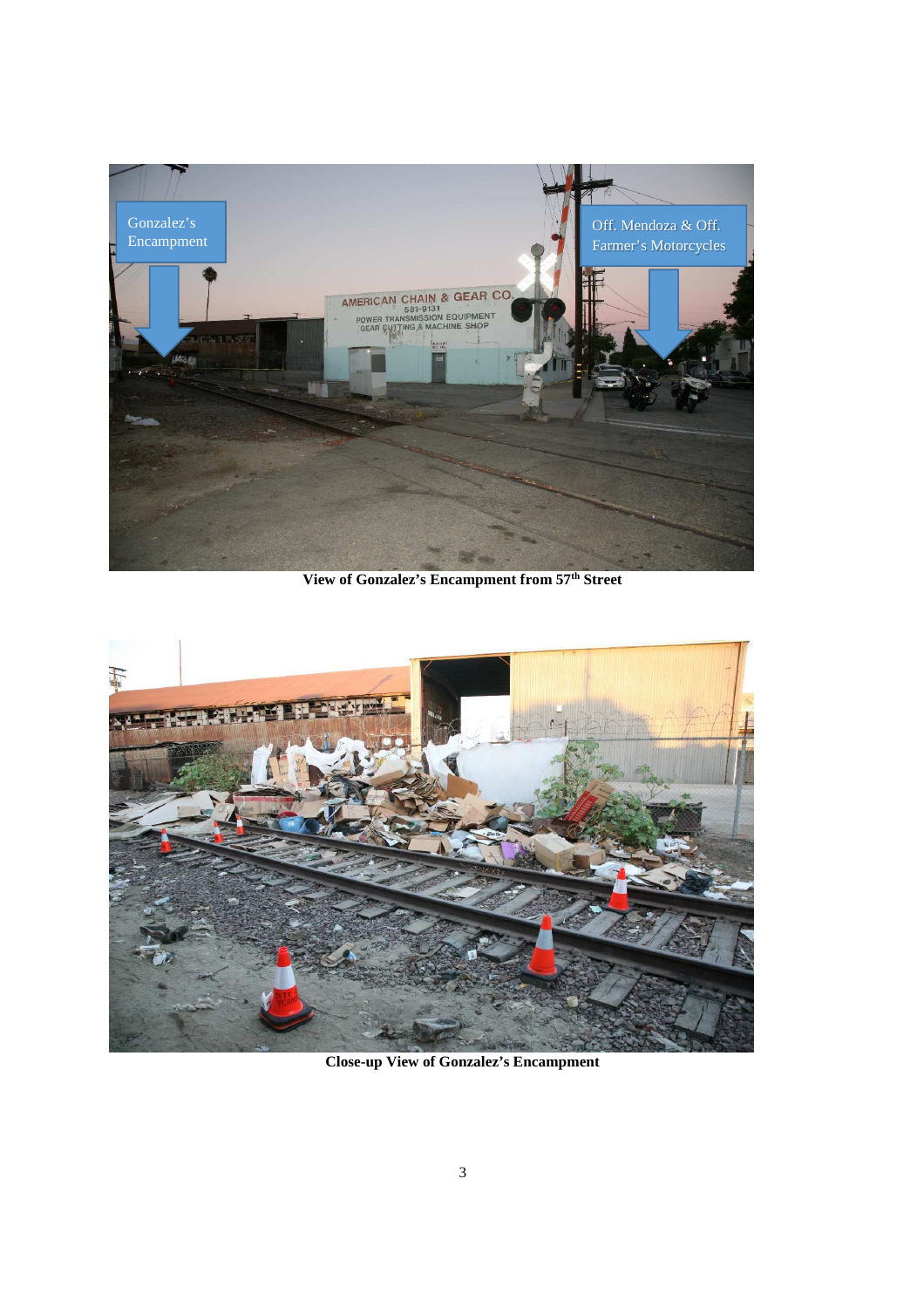

**Photo of large rocks (one marked as Item #10) found at the scene of the officer involved shooting**

#### **WITNESS STATEMENTS**

#### Voluntary Statement of Officer Marco Mendoza

Mendoza provided two voluntary statements regarding the circumstances leading to the shooting of Gonzalez.

According to Mendoza, on September 1, 2016, he was dispatched to the area of 2451 E. 57<sup>th</sup> Street regarding a homeless man refusing to vacate an encampment. Mendoza was assigned to a motorcycle unit and was dressed in a full police uniform.

He arrived at the location on 57<sup>th</sup> Street, parked his motorcycle along the north curb line and located Jose L., the HPPWD employee who had called for police assistance. Jose L. pointed out the encampment, which was located on the east side of the railroad tracks, north of their position, towards E. 56<sup>th</sup> Street. Mendoza removed his helmet, placed it on his motorcycle, and then walked north along the railroad tracks toward the encampment. Mendoza announced his presence in English and Spanish and ordered anyone inside the encampment to come out. Mendoza did not receive any response.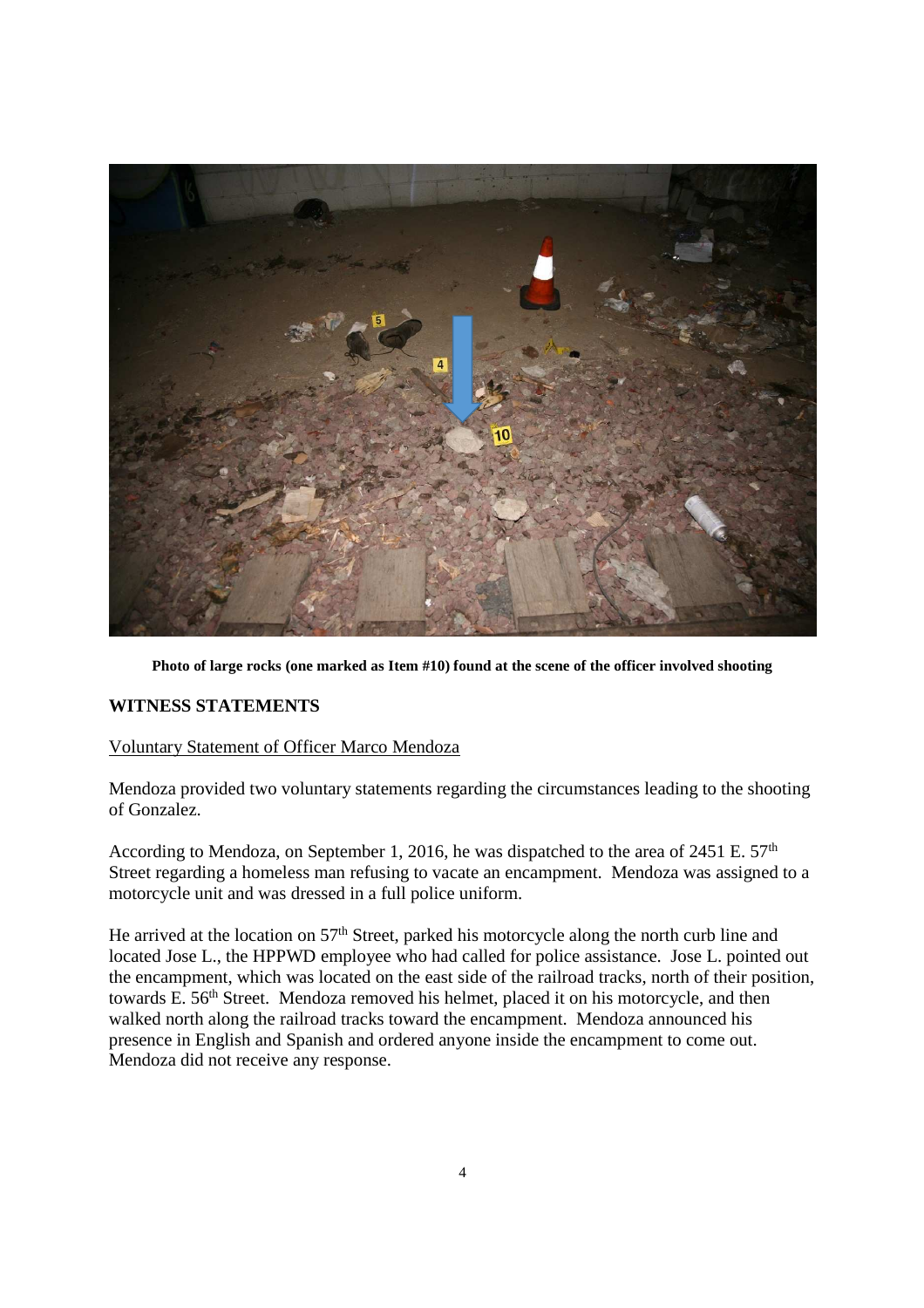Mendoza stopped in front of the encampment. Mendoza heard a male voice and the sound of metal being scraped against rock. When Mendoza looked inside an opening to the encampment, he saw Gonzalez holding a pair of scissors in one hand and a rock in the other; Gonzalez was scraping the scissors against the rock.<sup>4</sup> Mendoza announced his presence and ordered Gonzalez to put the scissors and rock down and come out of the encampment.<sup>5</sup>

Gonzalez crawled out of the encampment without the rock and scissors and stood in front of the entrance. Mendoza explained to Gonzalez that the encampment was encroaching on a local business and needed to be removed. Mendoza also explained that the trash Gonzalez had collected, including several rocks, was encroaching on the railroad tracks.

Gonzalez became agitated and Mendoza tried to calm him down. Gonzalez told Mendoza that he had been arrested the week prior and that his property had been stolen. Gonzalez also stated that he was an artist and that he was not "fucking leaving." Mendoza explained to Gonzalez that he had to leave. Gonzalez responded by telling him "Fuck you guys! I'm not going anywhere! If you want me, come get me!"

As Mendoza spoke to Gonzalez, Officer Farmer arrived, parked on 57<sup>th</sup> Street and walked north towards the encampment. Gonzalez continued to be agitated and screamed profanities at the officers. Farmer stood approximately five feet away from Mendoza, to the south of his location.

As Mendoza, who was about five to ten feet away, began to move towards Gonzalez, Gonzalez picked up two tennis ball size rocks from the ground. Mendoza unholstered his Taser and ordered him to drop the rocks. Gonzalez complied.

Gonzalez then picked up a pipe. <sup>6</sup> Mendoza ordered him to put it down. Gonzalez complied.

Gonzalez then picked up a large rock. Because he feared that Gonzalez would strike him with the rock, Mendoza shot his Taser at Gonzalez, made contact with his chest, and activated the Taser for five seconds. Gonzalez crouched down and dropped the rock.

After the five second Taser cycle, Gonzalez immediately began to move again and as Mendoza moved toward Gonzalez to restrain him, Gonzalez grabbed a large rock between the size of a softball and a bowling ball, and "wound up" to throw it. Gonzalez was approximately five feet away from Mendoza.

Mendoza raised his left hand to shield his face and turned his upper torso away from Gonzalez. Gonzalez threw the rock and struck Mendoza on the left flank of his torso.<sup>7</sup> Though Mendoza was wearing a bullet proof vest, he felt the rock strike him forcefully and felt pain from the

<sup>4</sup> Mendoza described the opening to the encampment as being small and compared it to the opening seen on "dog igloos."

<sup>5</sup> Mendoza spoke to Gonzalez in Spanish.

<sup>6</sup> Mendoza's statement regarding the pipe is corroborated by Farmer's statement wherein Farmer described seeing Gonzalez pick up a pipe during his contact with Mendoza. The pipe was recovered at the scene.

<sup>7</sup> Photographs taken of Mendoza's after the incident show clearly visible, white and dusty abrasions on the left flank of his shirt.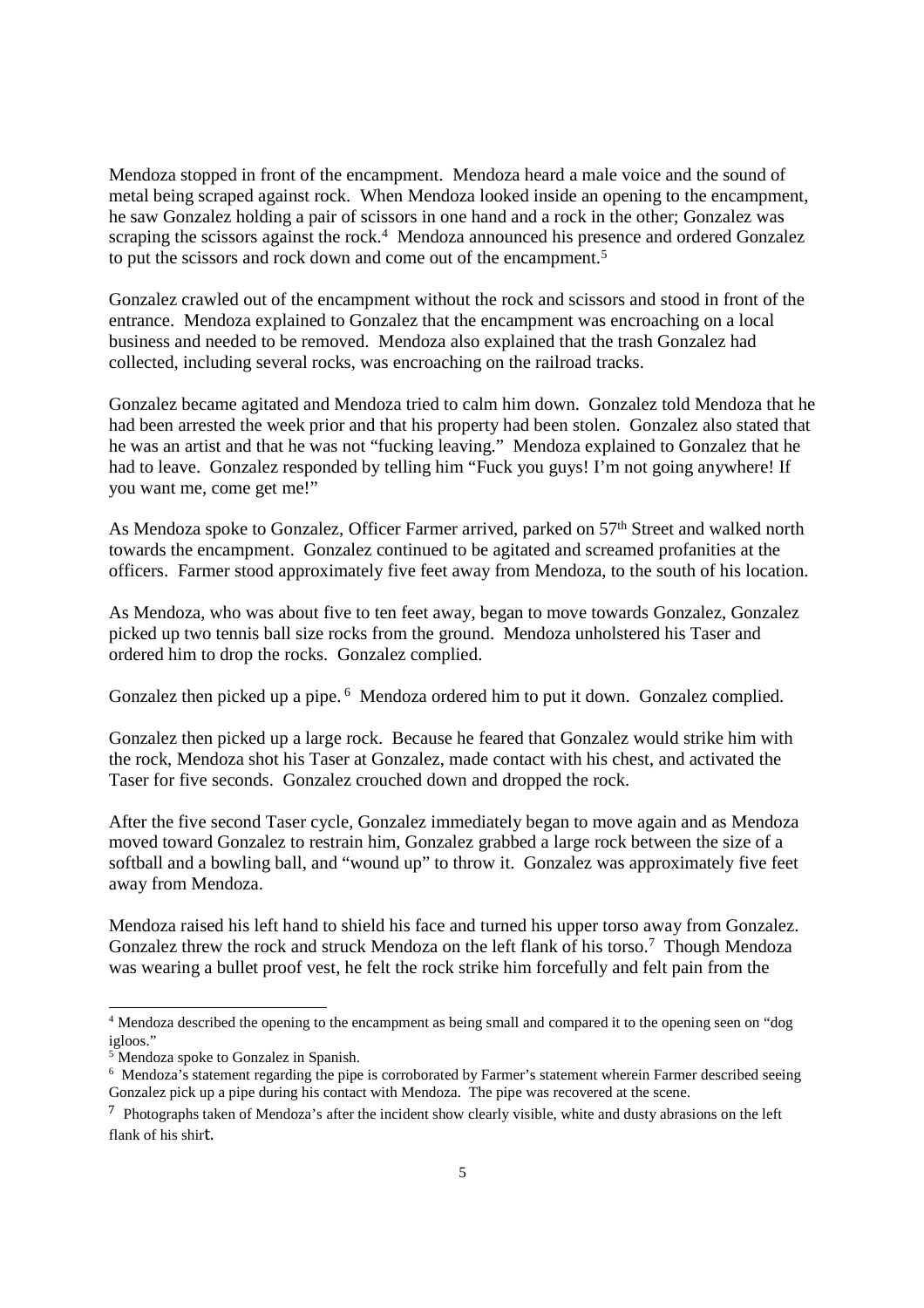impact. Almost simultaneously, Mendoza heard two gunshots. Gonzalez fell near the encampment and stopped moving.

### Compelled Statement of Officer Gene Farmer<sup>8</sup>

Officer Gene Farmer was interviewed on September 1, 2016, by members of the HPPD regarding the officer involved shooting. The HPPD orders officers who are involved in an officer involved shooting to submit to questioning concerning the performance of their official duties, and Farmer was ordered to do so in the present case.



<sup>&</sup>lt;sup>8</sup> Unlike private citizens, public sector employees can be forced to submit to questioning regarding the performance of their official duties and, so long as they are not required to waive their privilege against self-incrimination, their refusal to submit to such questioning can result in administrative discipline including termination from public service. *Gardner v. Broderick* (1968) 392 U.S. 273, 278; *Uniformed Sanitation v. City of New York* (1968) 392 U.S. 280, 284-285. Farmer, like any individual, possesses a right under the Fifth Amendment of the United States Constitution to be free from being compelled to give testimony against himself. *Uniformed Sanitation v. City of New York, supra, at 284-285.* Because the HPPD ordered him to answer questions which might expose him to criminal liability, the HPPD compelled Farmer to participate in an interview. The effect of this legal compulsion is that Farmer's statement cannot be used against him in a criminal proceeding, nor can any material derived from the compelled statement be used against him. *Garrity v. New Jersey* (1967) 385 U.S. 493, 496-497; *Spielbauer v. County of Santa Clara* (2009) 45 Cal.4<sup>th</sup> 704, 715. Further, because this compelled statement is a part of Farmer's police personnel file, the statement is confidential and may not be disclosed absent an evidentiary showing and court order. Penal Code section 832.7. 9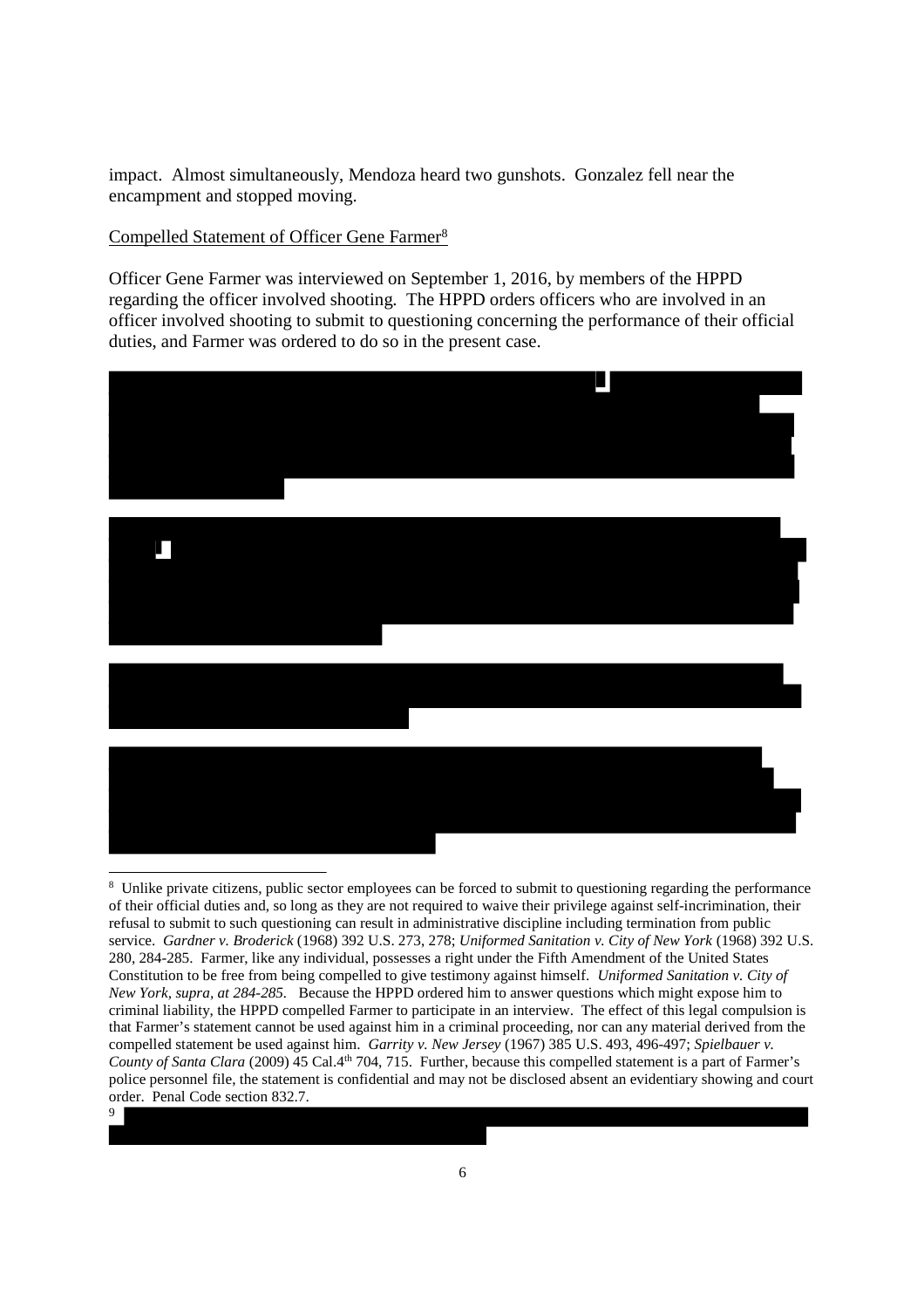#### Statements of Jorge E., Jose L. and Venceslao A.<sup>10</sup>

Jorge E. and Venceslao A. were at the railroad tracks using a skip loader tractor and a large dump truck, both of which were loud, to remove trash from the area. Both men were employed as maintenance workers for the City of Huntington Park.

While conducting their work, Jorge E. and Venceslao A. heard a voice coming from a homeless encampment next to the railroad tracks. They ordered the unknown speaker to leave the area because they were cleaning up the trash. The speaker refused.

Venceslao A. contacted Jose L., their supervisor, who came to the encampment.<sup>11</sup> Jorge E. and Jose L. ordered the unknown person to leave the encampment or else they would call the police. The speaker, who was not visible, refused. Consequently, Jose L. called the police and two motorcycle police officers arrived shortly thereafter. Jose L. left the location.

Jorge E. and Venceslao A. moved their equipment across the street and continued cleaning the area. Due to their location and the noise caused by the skip loader tractor and the dump truck, neither Jorge E. or Venceslao A. heard or saw the officer involved shooting.

#### **AUTOPSY**

Deputy Medical Examiner J. Daniel Augustine conducted an autopsy of Gonzalez's body on September 6, 2016, and determined that Gonzalez was struck fatally by one bullet which entered the left portion of his chest and exited through the right side of his back. Augustine recovered two bullet fragments from the exit wound on Gonzalez's body.

Blood samples taken from Gonzalez's body tested presumptively positive for the presence of MDMA and methamphetamine.<sup>12</sup>

### **LEGAL ANALYSIS**

The use of deadly force in self-defense or in the defense of another is justifiable if the person claiming the right actually and reasonably believed the following: (1) that he or someone else was in imminent danger of being killed or suffering great bodily injury; (2) that the immediate use of force was necessary to defend against that danger; and (3) that he used no more force than was reasonably necessary to defend against that danger. See, *CALCRIM No. 505*.

The test for whether an officer's actions were objectively reasonable is "highly deferential to the police officer's need to protect himself and others." *Munoz v. City of Union City* (2004) 120 Cal.App.4th 1077, 1102. Reasonableness of force used by an officer depends on the facts and circumstances of each particular case, including the severity of the crime at issue, whether the

 $10$  Although interviewed separately, these statements were consistent and have been summarized below.

<sup>&</sup>lt;sup>11</sup> Jose L. described the encampment as a large pile of cardboard with a small opening approximately 14 inches wide.

<sup>&</sup>lt;sup>12</sup> MDMA is an acronym for methylenedioxymethamphetamine, an amphetamine, also known in common parlance as Ecstasy.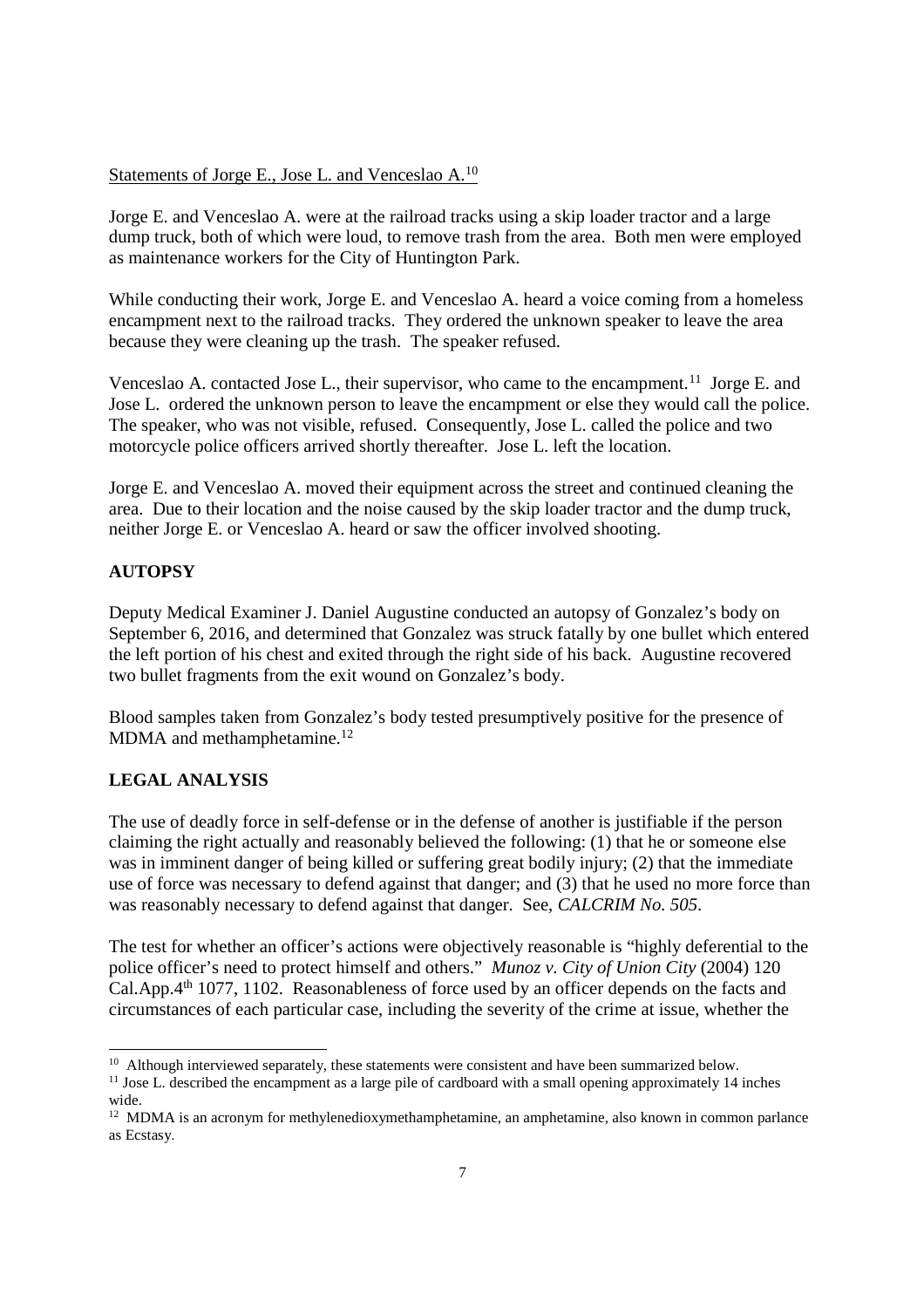suspect poses an immediate threat to the safety of the officers or others, and whether he is actively resisting arrest or attempting to evade arrest by flight. *Graham v. Connor* (1989) 490 U.S. 386, 396. "The reasonableness of the particular force used must be judged from the perspective of a reasonable officer on the scene, rather than with the 20/20 vision of hindsight." *Id.* "The calculus of reasonableness must embody allowance for the fact that police are often forced to make split-second judgments—in circumstances that are tense, uncertain, and rapidly evolving—about the amount of force that is necessary in a particular situation." *Id.* at 396-97.

In California, the evaluation of the reasonableness of a police officer's use of deadly force is determined by applying a reasonable person acting as a police officer standard. *People v. Mehserle* (2012) 206 Cal.App.4th 1125, 1146 (holding that California law "follows the objective 'reasonable person' standard—the trier of fact is required to evaluate the conduct of a reasonable person in the defendant's position [citations omitted] . . . the jury should consider all relevant circumstances surrounding the defendant's conduct. This enables the jury to evaluate the conduct of a reasonable person functioning as a police officer in a stressful situation—but this is not the same as following a special 'reasonable police officer' standard.").

### **CONCLUSION**

The evidence reviewed in this investigation shows that Officer Gene Farmer reasonably believed that Vicente Gonzalez's escalating and violent conduct presented a deadly threat to him and Officer Mendoza.

From the time he was initially contacted by Mendoza, Gonzalez refused to cooperate with law enforcement. When Mendoza informed Gonzalez that he would have to comply and leave the encampment, Gonzalez informed Mendoza that he would not comply with his orders. Gonzalez unambiguously stated, "Fuck you guys! I'm not going anywhere! If you want me, come get me!" Based on this language, Mendoza reasonably believed that Gonzalez would physically resist being removed from the premises.

Gonzalez followed this statement by picking up various items that could be used as weapons, including large rocks and a pipe, both of which were observed by Officers Mendoza and Farmer. Given his statements, conduct and angry demeanor, Mendoza and Farmer reasonably feared that Gonzalez would use the pipe or rocks to seriously injure them and violently resist his removal from the encampment.

Gonzalez was ultimately tased by Mendoza when he refused to drop a rock in his hand.<sup>13</sup> However, this use of force was insufficient to persuade Gonzalez to comply with the officers' orders to stop arming himself with various weapons. Within moments of being tased, Gonzalez escalated his aggressive conduct further by throwing a large rock at Mendoza, which struck him forcefully on the left portion of his chest. At the time Mendoza was struck, he did not have a helmet on to protect his head.

<sup>&</sup>lt;sup>13</sup> The evidence reviewed indicates that Gonzalez may possibly have been holding more than one rock at the time he was tased.